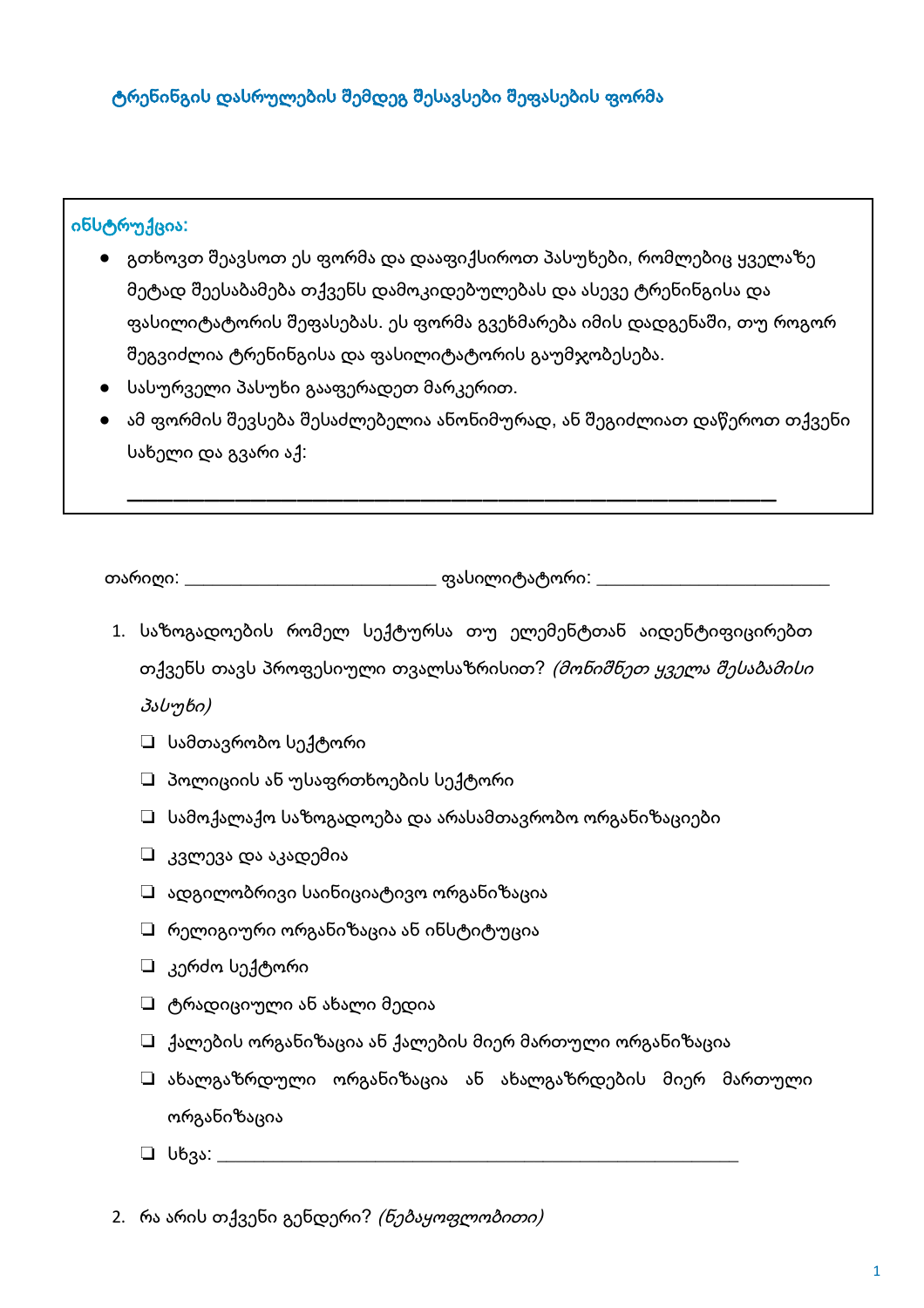- ⊔ კაცი
- ⊡ ქალი
- $\Box$  სხვა/მირჩევნია არ დავასახელო
- წლის მუშაობის გამოცდილება გაქვთ ძალადობრივ 3. რამდენი ექსტრემიზმთან გამკლავების სფეროში?
	- □ აქამდე არ მიმუშავია ამ სფეროში
	- □ ერთ წელზე ნაკლები
	- $\Box$  ერთიდან ორ წლამდე
	- $\Box$  ორიდან სამ წლამდე

| ⊡ სამი | წელი | -<br>ახ | მეტი |
|--------|------|---------|------|
|--------|------|---------|------|

| გთხოვთ | უპასუხოთ | მომდევნო | შეკითხვებს: |
|--------|----------|----------|-------------|
|        |          |          |             |

- 4. ძალადობრივ ექსტრემიზმთან გამკლავება არის მიდგომა, რომელიც ფოკუსირდება რადიკალიზაციის გამომწვევი მიზეზების კვლევაზე
	- □ მართალია
	- □ მცდარია
- 5. ძალადობრივ ექსტრემიზმთან გამკლავება უნდა იყოს მიჩნეული როგორც კონტრ-ტერორიზმის "რბილი" მხარე და არ არის ეროვნული უსაფრთხოების ძირითადი გასაღები
	- □ მართალია
	- □ მცდარია
- 6. ტერმინები "ძალადობრივი ექსტემისტი" და "ტერორისტი" ყოველთვის შეიძება სინონიმებად იქნას გამოყენებული
	- □ მართალია
	- □ მცდარია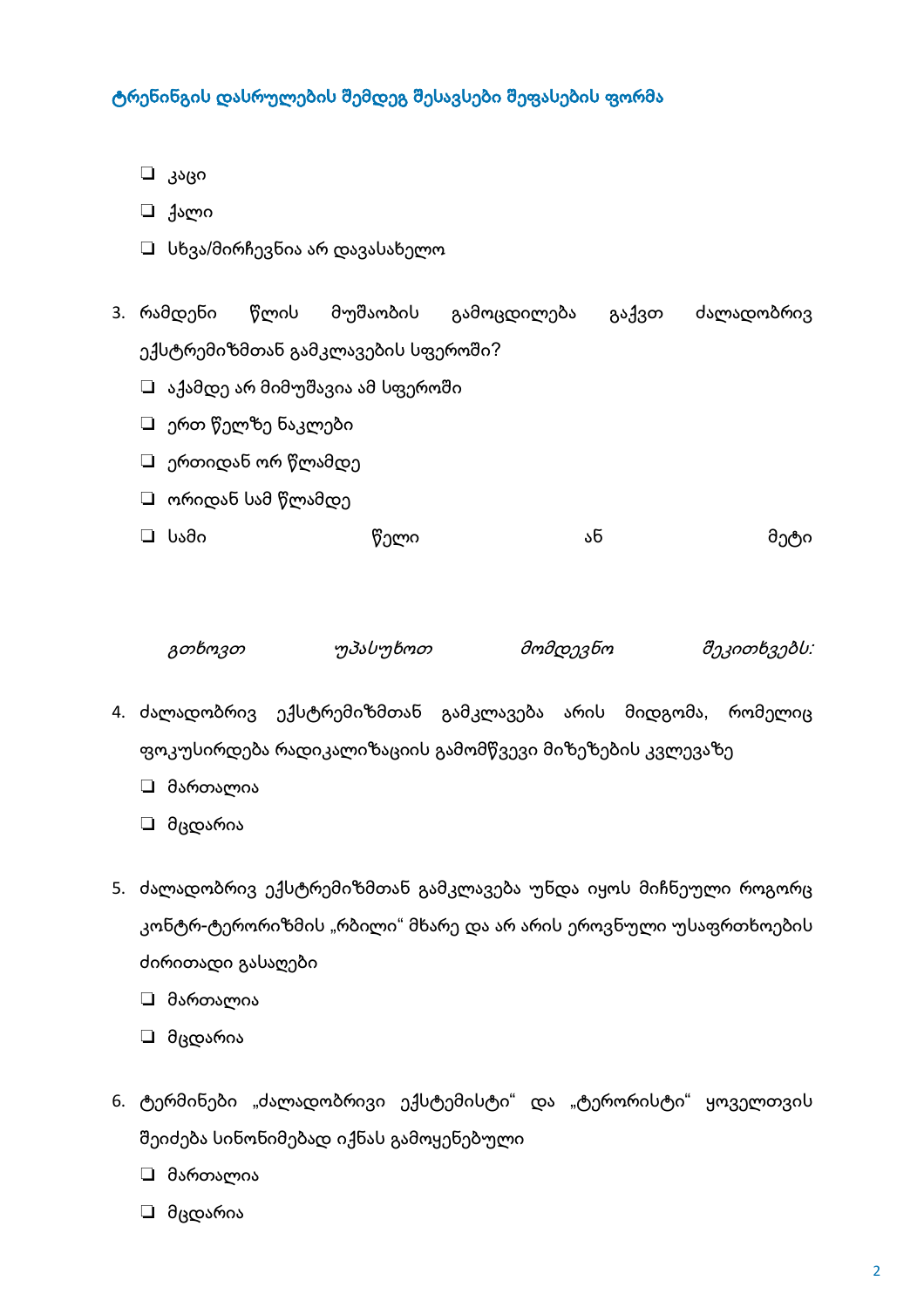- 7. მხოლოდ განმზიდველი და მიმზიდველი ფაქტორები არ ხსნის რადიკალიზაციას: მნიშვნელოვანია ინდივიდის პირადი ისტორიისა და სოციალური კონტექსტის, ისევე როგორც ბევრი სხვა ფაქტორის გაანალიზება.
	- □ მართალია
	- □ მცდარია
- 8. "განმზიდველი ფაქტორის" მაგალითი შეიძლება იყოს მიმდინარე შეიარაღებული კონფლიქტი
	- □ მართალია
	- □ მცდარია
- 9. "მიმზიდველი ფაქტორის" მაგალითია განათლების ნაკლებობა
	- □ მართალია
	- □ მცდარია
- 10. დამტკიცებულია, რომ სიღარიბე და განათლების ნაკლებობა ძალადობრივი ექსტრემიზმის ძირითადი გამომწვევი მიზეზებია
	- □ მართალია
	- □ მცდარია
- 11. გენდერი მნიშვნელივანი ფაქტორია ძალადობრივი ექსტრემიზმის გაგებისა და გამკლავებისთვის როგორც კაცებისთვის, ისე ქალებისთვის
	- □ მართალია
	- □ მცდარია
- 12. ძალადობრივი ექსტრემიზმის წინააღმდეგ მედეგობის ჩამოყალიბება ახალგაზრდებში ყველაზე უკეთ მიიღწევა ტექნოლოგიებზე დაფუძნებული პროგრამირებით
	- □ მართალია
	- □ მცდარია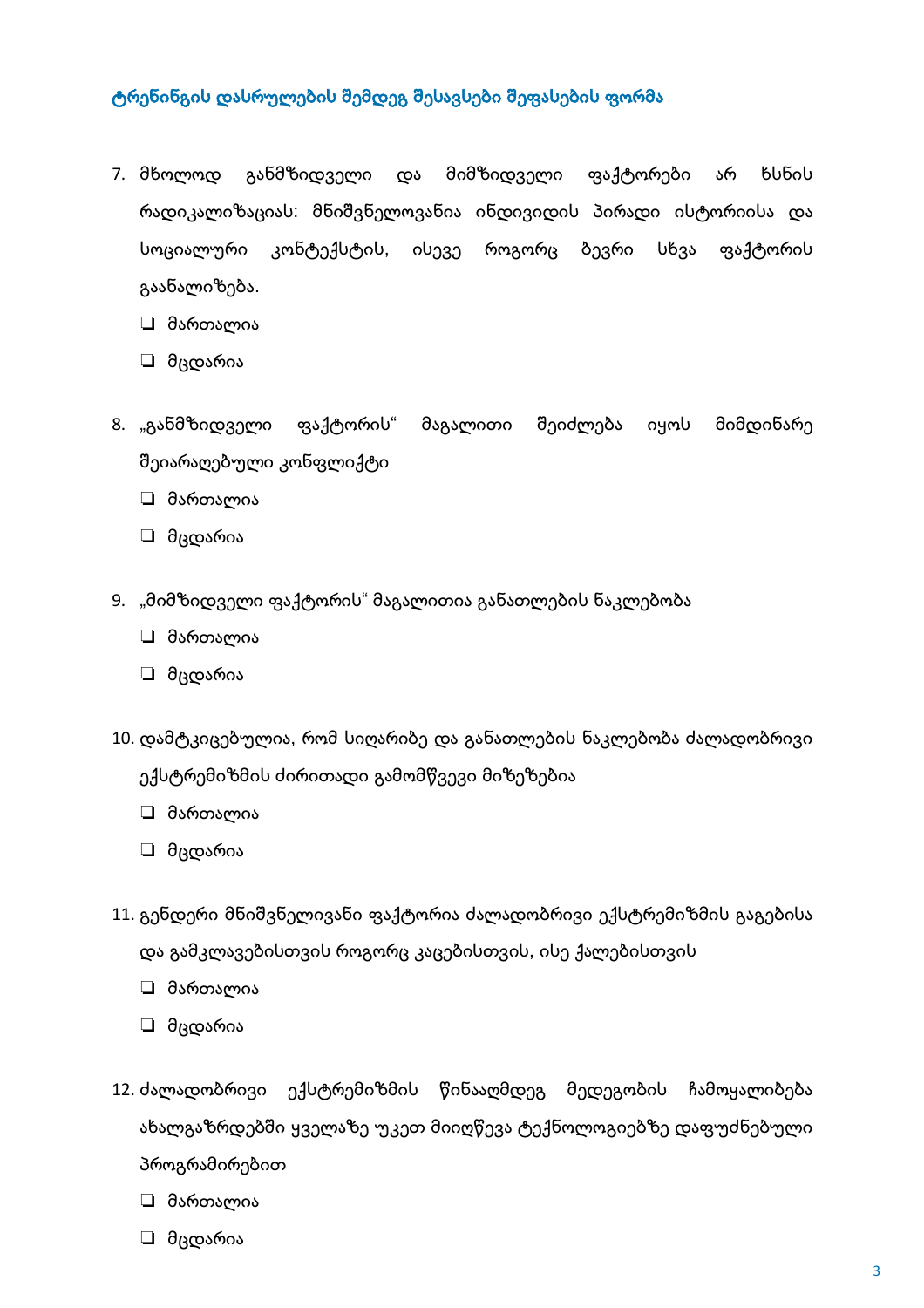- 13. ძალადობრივ ექსტრემიზმთან მიმართებაში, ინდივიდუალური მედეგობა და საზოგადოებრივი მედეგობა ძალიან განსხვავებულია და განსხვავებულ მიდგომებს მოითხოვს
	- □ მართალია
	- □ მცდარია
- 14. "მოწყვლადი ინდივიდები" არიან მოწყვლადები ისეთი დევიანტური ქმედების მიმართ, როგორიცაა რადიკალიზაცია, კრიმინალურ ბანდაში გაწევრიანება, ძალადობის განხორციელება. შეუძლებელია იმის დამტკიცება, რომ კონკრეტულ სოციალურ მოწყვლადობას ავტომატურად მივყავართ ძალადობრივ ექსტრემიზმამდე.
	- □ მართალია
	- □ მცდარია
- 15. პრაქტიკულად ნებისმიერი საგანმანათლებლო ინიციატივა, მათ შორის განათლებასთან წვდომის გაფართოება, შეიძლება რელევანტურად იყოს მიჩნეული ძალადობრივ ექსტრემიზმთან გამკლავებაში
	- □ მართალია
	- □ მცდარია
- 16. რა განსხვავებაა კონტრ-ტერორისტულ ნარატივსა და ალტერნატიულ ნარატივს შორის?

17. თუ შეიძლება განმარტეთ რას გულისხმობს "ზიანის მიუყენებლობის მიდგომა"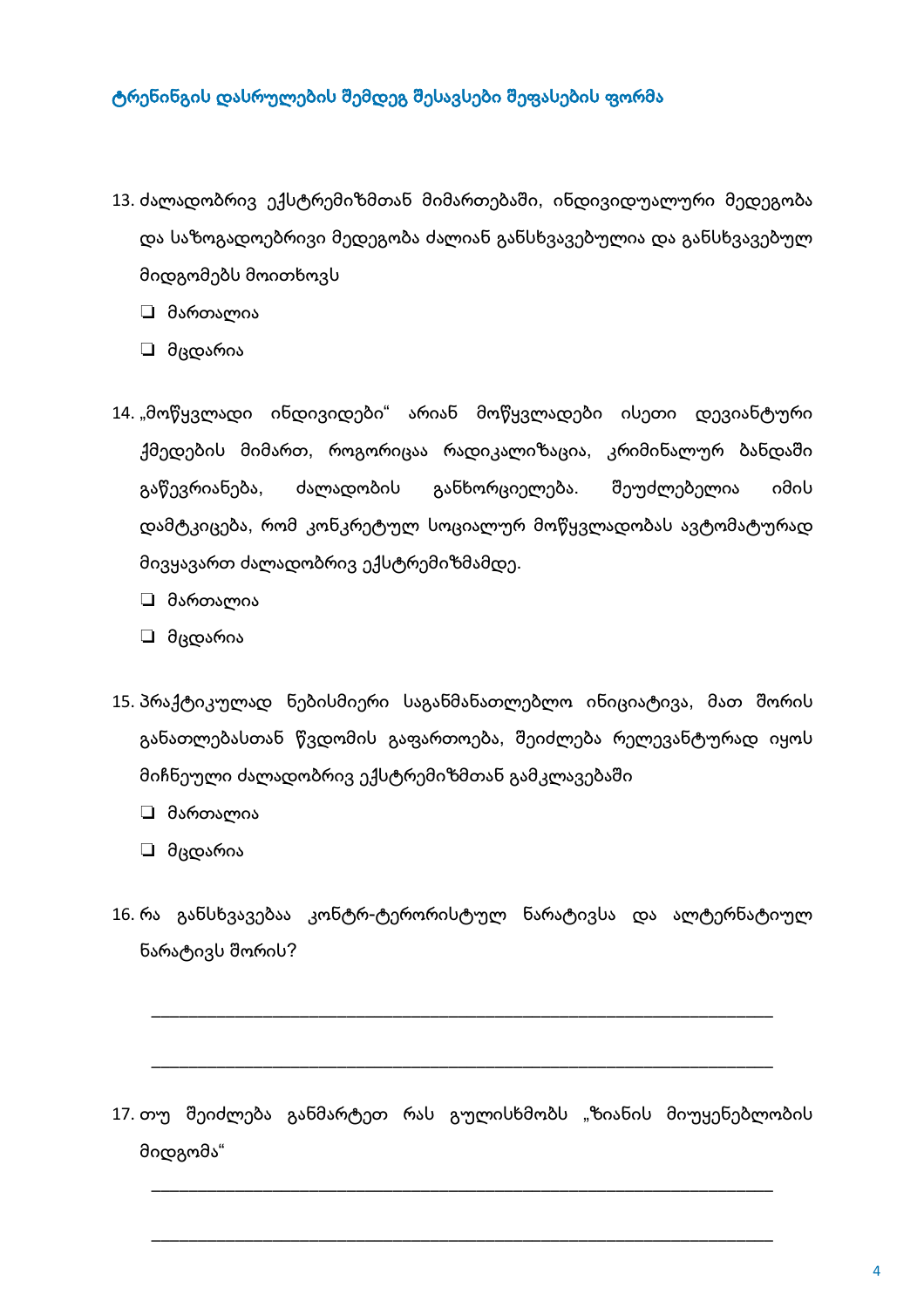ფერით მონიშნეთ უჯრედი, რომელიც ყველაზე უკეთ წარმოაჩენს თქვენს მოსაზრებებს ტრენინისა და ფასილიტატორის შესახებ:

1 = სრულიად არ ვეთანხმები 2 = არ ვეთანხმები 3 = გაურკვეველი ან გადაუწყვეტელია 4=ვეთანხმები 5 = სრულიად ვეთანხმები

| 18. ფასილიტატორი:                                                                       |              |                |   |   |   |
|-----------------------------------------------------------------------------------------|--------------|----------------|---|---|---|
| ნათლად გადმოსცემდა შინაარსს?<br>a.                                                      | 1            | $\overline{2}$ | 3 | 4 | 5 |
| იპყრობდა თქვენს ყურადღებას და ინტერესს?<br>b.                                           | 1            | $\overline{2}$ | 3 | 4 | 5 |
| დროს კარგად მართავდა?<br>c.                                                             | 1            | $\overline{2}$ | 3 | 4 | 5 |
| წარმოაჩენდა შინაარსის კარგ ცოდნას?<br>d.                                                | 1            | 2              | 3 | 4 | 5 |
| კარგად შუამდგომლობდა დისკუსიებს?<br>e.                                                  | 1            | $\overline{2}$ | 3 | 4 | 5 |
| იძლეოდა ნათელ ინსტრუქციებსა და მითითებებს?<br>f.                                        | $\mathbf{1}$ | $\overline{2}$ | 3 | 4 | 5 |
|                                                                                         |              |                |   |   |   |
| 19. ტრენინგმა:                                                                          |              |                |   |   |   |
| მომაწოდა რელევანტური და დამხმარე ინფორმაცია?<br>a.                                      | $\mathbf{1}$ | $\overline{2}$ | 3 | 4 | 5 |
| b. მომცა პრაქტიკული მითითებები ძალადობრივ<br>ექსტრემიზმთან გამკლავებასთან დაკავშირებით? | 1            | $\overline{2}$ | 3 | 4 | 5 |
| მომცა შესაძლებლობა დავკავშირებოდი სხვა<br>c.<br>მონაწილეებს?                            | $\mathbf{1}$ | $\overline{2}$ | 3 | 4 | 5 |
| ტრენინგი იყო:                                                                           |              |                |   |   |   |
| d. დაკავშირებული ჩემს ლოკალურ კონტექსტთან                                               | $\mathbf{1}$ | $\overline{2}$ | 3 | 4 | 5 |
| სასარგებლო ჩემი სასწავლო მიზნების მიღწევისთვის?<br>e.                                   | $\mathbf{1}$ | $\overline{2}$ | 3 | 4 | 5 |
| დაორგანიზებული თანმიმდევრულად და ლოგიკური<br>f.<br>წყობით?                              | 1            | $\overline{2}$ | 3 | 4 | 5 |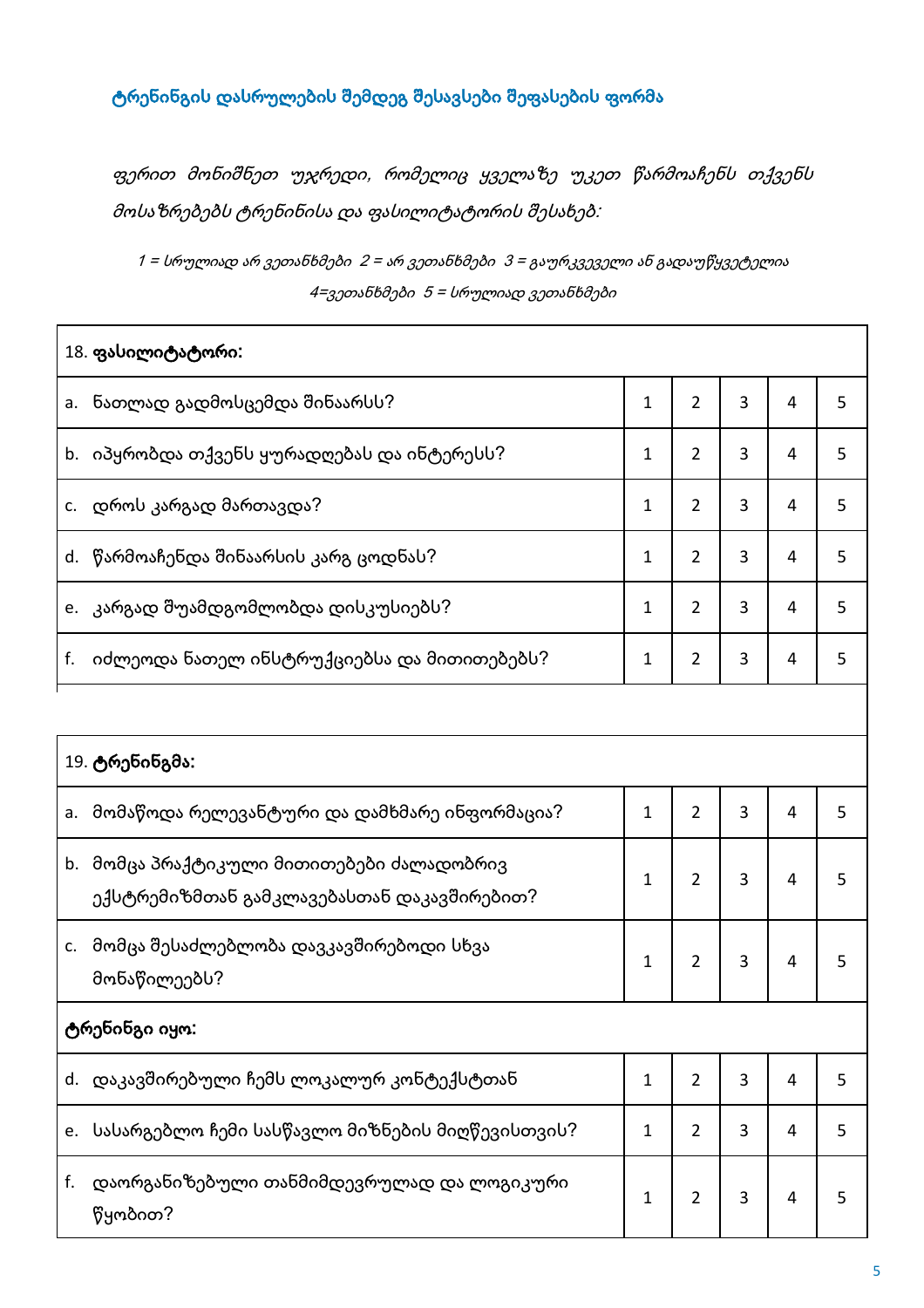| დაორგანიზებული შეუფერხებლად შესაფერისი<br>g.<br>ლოგისტიკით? |  |  |  |
|-------------------------------------------------------------|--|--|--|
| h. საბოლოო ჯამში მაღალი სტანდარტის?                         |  |  |  |
| ისეთი, რომ სხვებსაც ვურჩევდი?                               |  |  |  |

20. ტრენინგის რომელი მოდულები იყო განსაკუთრებით სასარგებლო და ნაკლებად სასარგებლო? თუ შეიძლება მწვანედ შემოხაზეთ სამი ყველაზე სასარგებლო მოდული, წითლად - სამი ყველაზე ნაკლებად სასარგებლო და ახსენით რატომ.

| სესია:                                                                                                                                                        | რატომ? |
|---------------------------------------------------------------------------------------------------------------------------------------------------------------|--------|
| შესავალი სესია                                                                                                                                                |        |
| 1. ძალადობრივ ექტრემიზმთან<br>გამკლავების კონცეპუალური<br>საფუძვლები                                                                                          |        |
| 2. ძალადობრივი ექსტრემიზმის<br>მამოძრავებელი ფაქტორების გააზრება<br>მათ კონტექსტში                                                                            |        |
| 3. თემის ლიდერებისა და ოჯახების<br>ჩართვა ძალადობრივ ექსტრემიზმთან<br>გამკლავებაში                                                                            |        |
| 4. მრავალსექტორული მიდგომა<br>ძალადობრივ ექსტრემიზმთან<br>გამკლავების მიმართ: მთავრობასა და<br>სამოქალაქო საზოგადოებას შორის<br>თანამშრობლობის შესაძლებლობები |        |
| 5. გენდერული დინამიკის გააზრება<br>რადიკალიზაციისა და ძალადობრივი                                                                                             |        |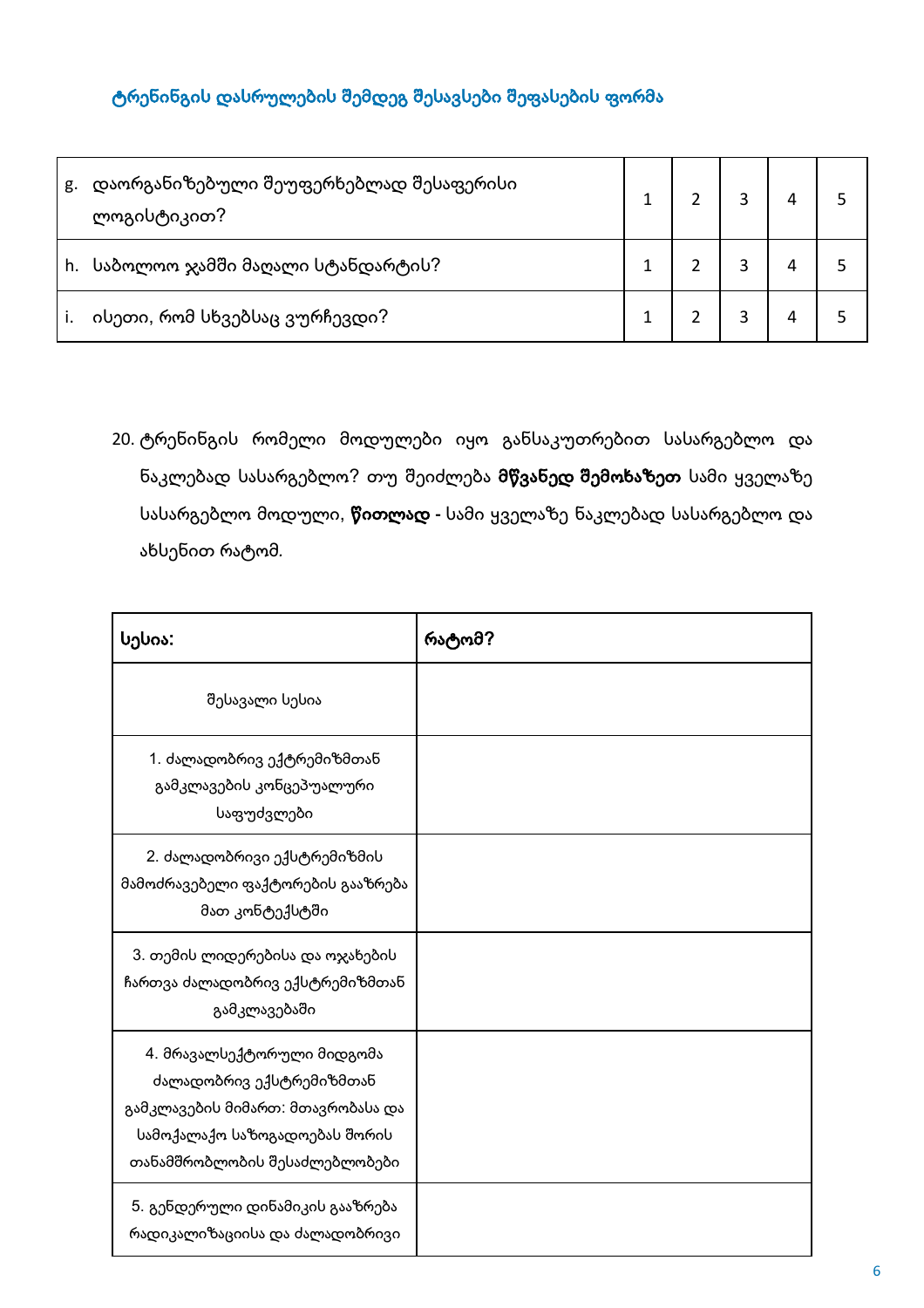| ექსტრემიზმის სფეროში და ქალებისა<br>და გოგონების ჩართვა                                           |  |
|---------------------------------------------------------------------------------------------------|--|
| 6. ახალგაზრდების სპეციფიკის<br>გააზრება და მათი ჩართვა<br>ძალადობრივ ექსტემიზმთან<br>გამკლავებაში |  |
| 7. განათლების როლი ძალადობრივი<br>ექსტრემიზმის პრევენციასა და მასთან<br>გამკლავებაში              |  |
| 8. ნარატივებისა და მედიის როლის<br>გააზრება ძალადობრივი<br>ექსტრემიზმის სფეროში                   |  |
| 9. ინოვაციური ინსტრუმენტების<br>გამოყენება: ახალი მედია და<br>ტექნოლოგიები                        |  |
| 10. ძალადობრივ ექსტრემიზმზე<br>რეაგირების მცდელობების<br>მონიტორინგი და შეფასება                  |  |
| საბოლოო რეფლექსიის სესია                                                                          |  |

21. რა იყო სამი ყველაზე მნიშვნელოვანი რამ რაც ამ ტრენინგისგან ისწავლეთ?

22. იყო თუ არა ამ ტრენინგის რომელიმე ასპექტი სასარგებლო თქვენი სამსახურისთვის? თუ კი, რომელი?